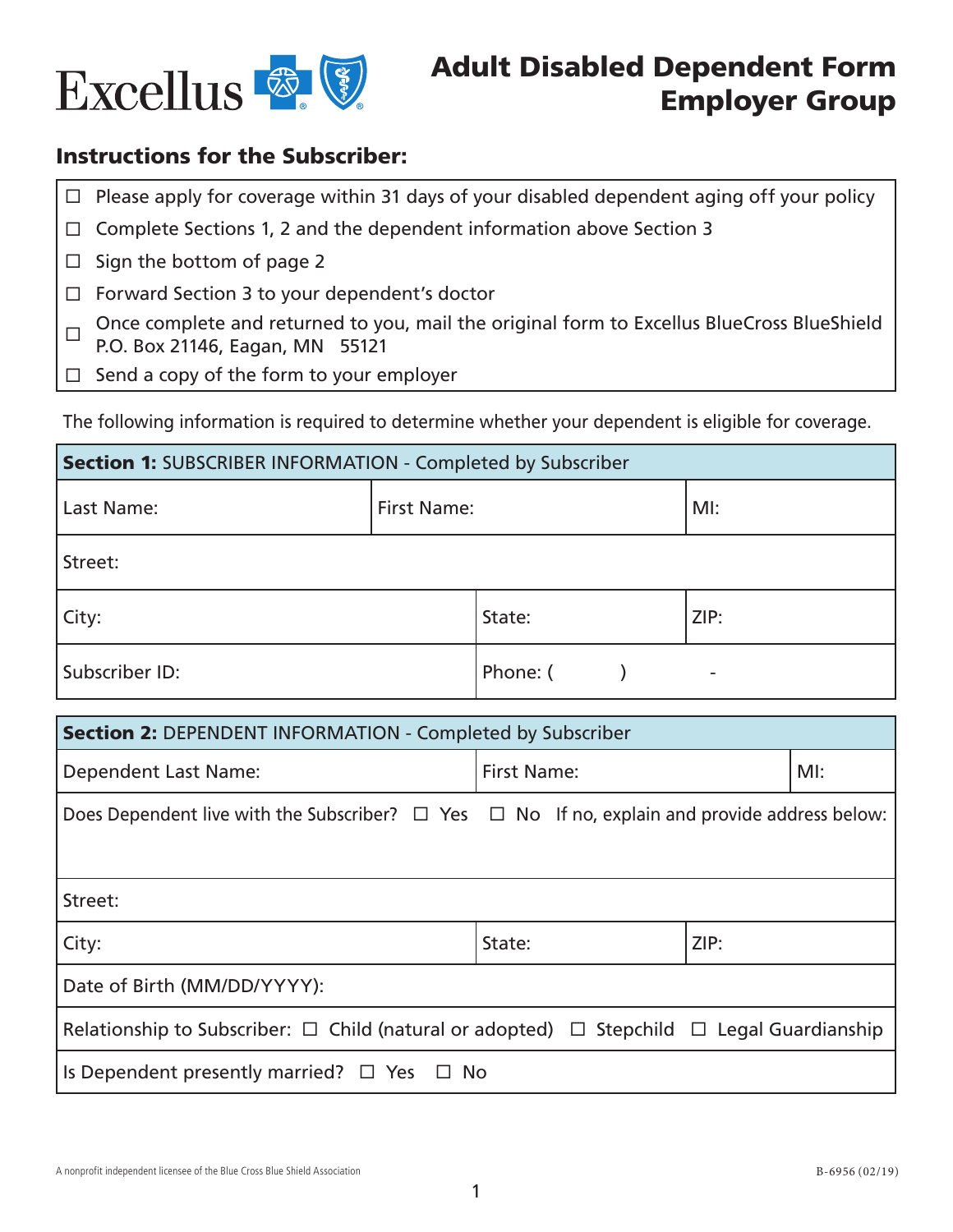| <b>Additional Coverage Information for Dependent:</b>                                                                                       |                                                              |                       |                       |                         |  |  |  |
|---------------------------------------------------------------------------------------------------------------------------------------------|--------------------------------------------------------------|-----------------------|-----------------------|-------------------------|--|--|--|
| Include any other source of coverage for the dependent, including federal, state, local, other<br>commercial health insurance and Medicare. |                                                              |                       |                       |                         |  |  |  |
| Medicare Number (if applicable):                                                                                                            | <b>Part A Effective Date</b><br><b>Part B Effective Date</b> |                       |                       |                         |  |  |  |
|                                                                                                                                             |                                                              |                       |                       |                         |  |  |  |
| Medicaid or other governmental coverage if applicable                                                                                       |                                                              |                       |                       |                         |  |  |  |
| Coverage issued through:                                                                                                                    | ID# (if applicable):                                         |                       | <b>Effective Date</b> | <b>Termination Date</b> |  |  |  |
|                                                                                                                                             |                                                              |                       |                       |                         |  |  |  |
| Medicaid or other governmental coverage if applicable                                                                                       |                                                              |                       |                       |                         |  |  |  |
| Coverage issued through:                                                                                                                    | ID# (if applicable):                                         | <b>Effective Date</b> |                       | <b>Termination Date</b> |  |  |  |
|                                                                                                                                             |                                                              |                       |                       |                         |  |  |  |
|                                                                                                                                             |                                                              |                       |                       |                         |  |  |  |
| I request coverage under my policy for my adult disabled dependent named on this form. I                                                    |                                                              |                       |                       |                         |  |  |  |

understand that their enrollment may be continued only as long as they are:

- Unmarried
- Incapable of self-sustaining employment by reason of: mental illness, developmental disability, intellectual disability, cerebral palsy, Down Syndrome, autism spectrum disorders, neurological impairments or physical handicap
- Financially dependent on me for 50% or more of their support, and
- Continuously covered under my policy after the date they would otherwise age off the policy.

I also understand that:

- I'll inform Excellus BlueCross BlueShield of any changes in the status of my dependent's disability or eligibility for coverage (for example, marriage) and that
- Excellus BlueCross BlueShield has the right to require periodic recertification of my dependent's ongoing eligibility for coverage as a disabled dependent.

Any person who knowingly and with intent to defraud any insurance company or other person files an application for insurance or statement of claim containing any materially false information, or conceals for the purpose of misleading, information concerning any fact material thereto, commits a fraudulent insurance act, which is a crime, and shall be subject to a civil penalty not to exceed \$5,000 and the stated value of the claim for each such violation.

| <b>Subscriber Signature:</b> | Date: |
|------------------------------|-------|
|                              |       |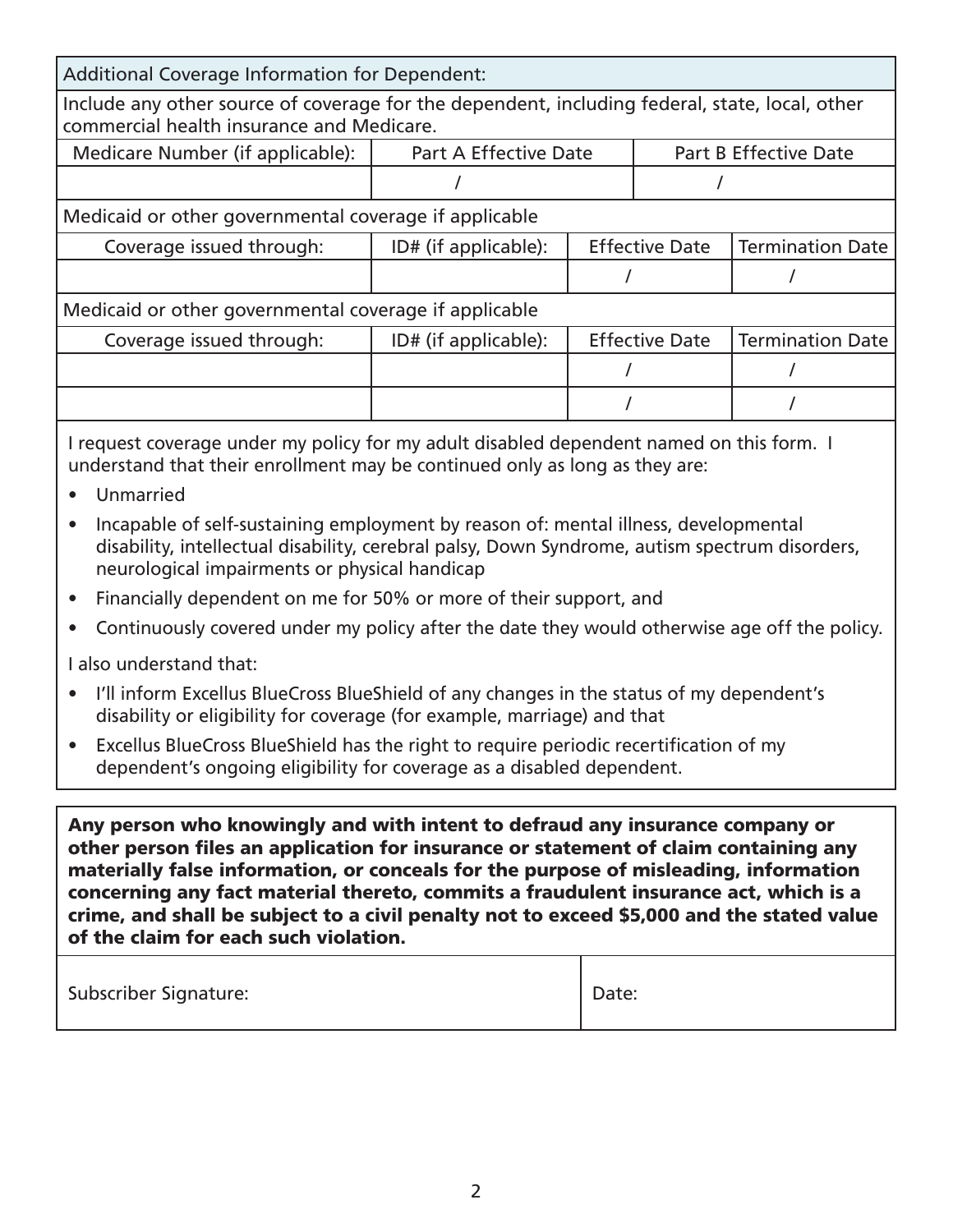

## Adult Disabled Dependent Form Employer Group

| Dependent Information (subscriber, please repeat information from page 1): |                    |  |  |  |  |
|----------------------------------------------------------------------------|--------------------|--|--|--|--|
| Last Name:                                                                 | MI:<br>First Name: |  |  |  |  |
| l Street:                                                                  |                    |  |  |  |  |
| Date of Birth (MM/DD/YYYY):<br>Sex:                                        |                    |  |  |  |  |

## Instructions for the Physician:

This form is to determine whether your patient is eligible for coverage beyond the date that they will otherwise age off the policy. Thank you in advance for your prompt and thorough attention to this form on behalf of your patient as it is a critical for the determination.

□ Complete and sign Section 3

 $\Box$  Attach any applicable documentation to support status (i.e. clinical summary)

 $\square$  Return the original to the subscriber

| <b>Section 3: MEDICAL INFORMATION - COMPLETED BY ATTENDING PROVIDER (MD, DO, NP or PA):</b>            |                                                  |                                              |        |           |                                                                           |        |           |                                                                                 |        |           |                              |
|--------------------------------------------------------------------------------------------------------|--------------------------------------------------|----------------------------------------------|--------|-----------|---------------------------------------------------------------------------|--------|-----------|---------------------------------------------------------------------------------|--------|-----------|------------------------------|
|                                                                                                        | 1. Diagnosis (Please use standard nomenclature): |                                              |        |           |                                                                           |        |           |                                                                                 |        |           |                              |
|                                                                                                        |                                                  |                                              |        |           | 2. If physically disabled, was this the result of an accident? $\Box$ Yes |        |           | $\Box$ No                                                                       |        |           |                              |
|                                                                                                        |                                                  | 3. If mental illness*, describe limitations: |        |           |                                                                           |        |           |                                                                                 |        |           |                              |
|                                                                                                        |                                                  |                                              |        |           |                                                                           |        |           |                                                                                 |        |           |                              |
|                                                                                                        |                                                  |                                              |        |           |                                                                           |        |           | If 2 or 3, describe treatment and rehabilitation currently received by patient: |        |           |                              |
|                                                                                                        |                                                  |                                              |        |           |                                                                           |        |           |                                                                                 |        |           |                              |
| Has there been IQ or other testing? $\Box$ Yes $\Box$ No If yes, please submit summary with this form. |                                                  |                                              |        |           |                                                                           |        |           |                                                                                 |        |           |                              |
| *Please attach a copy of patient's last psychological evaluation, WAIS and/or MMPI report              |                                                  |                                              |        |           |                                                                           |        |           |                                                                                 |        |           |                              |
| Is your patient able to:                                                                               |                                                  |                                              |        |           |                                                                           |        |           |                                                                                 |        |           |                              |
| Yes                                                                                                    | No                                               |                                              | Yes    | <b>No</b> |                                                                           | Yes    | <b>No</b> |                                                                                 | Yes    | <b>No</b> |                              |
| □                                                                                                      | □                                                | Feed Self                                    | □      | □         | Dress Self                                                                | □      | □         | <b>Bathe Self</b>                                                               | $\Box$ | $\Box$    | <b>Toilet Self</b>           |
| $\Box$                                                                                                 | $\Box$                                           | Read                                         | □      | □         | Write                                                                     | $\Box$ | □         | Speak                                                                           | $\Box$ | $\Box$    | Handle Money                 |
| $\Box$                                                                                                 | $\Box$                                           | Drive Vehicle                                | $\Box$ | П         | Ambulate<br>Independently                                                 | $\Box$ | $\Box$    | Transfer Self,<br>bed to chair                                                  | $\Box$ | $\Box$    | Use Public<br>Transportation |